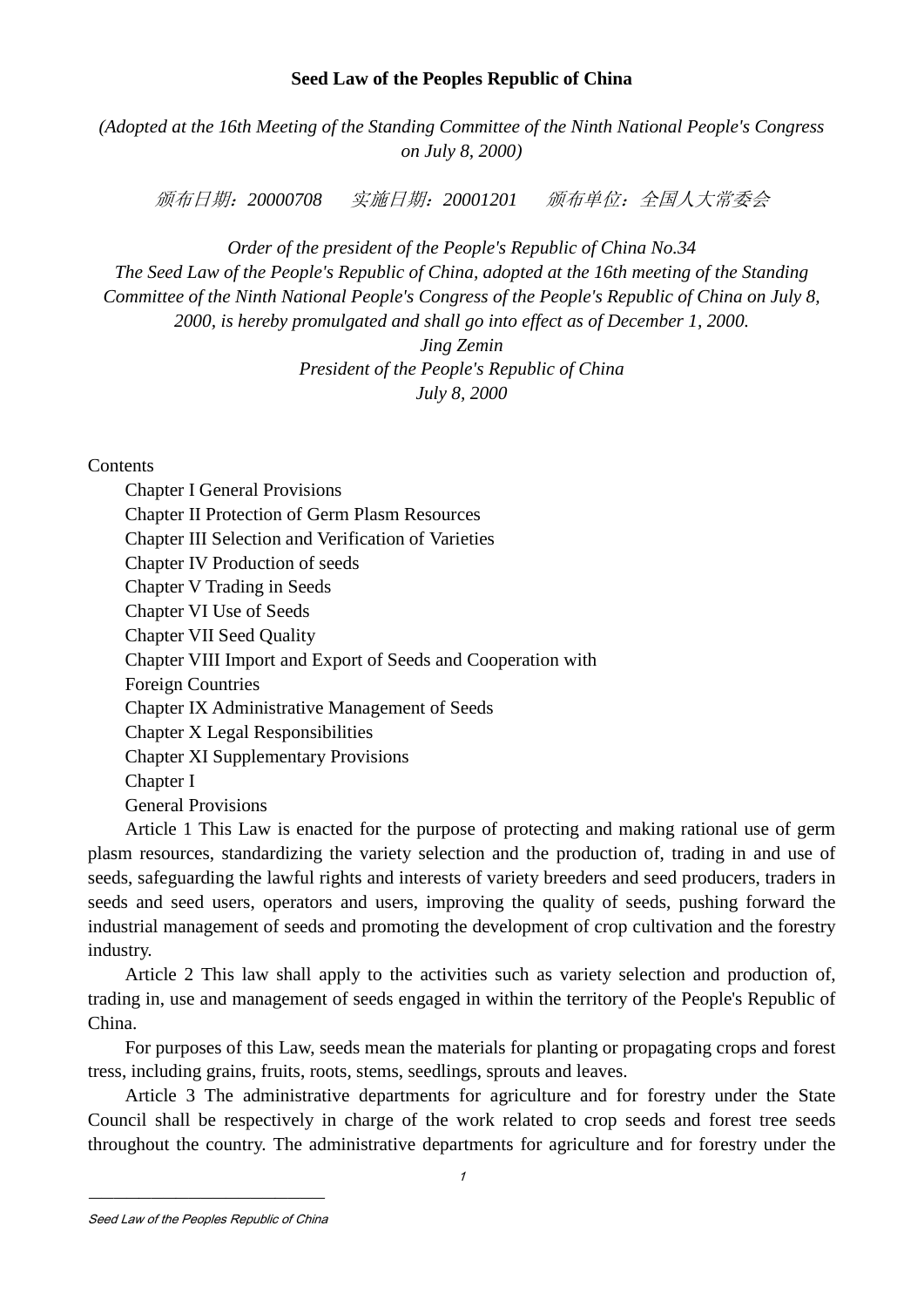local people's governments ant or above the county level shall be in charge of the work related to crop seeds and forest tree seeds within their respective administrative regions.

 Article 4 The State supports the efforts to protect germ plasm Resources and to select, produce, replace and popularize improved varieties, Encourages the combination of variety selection with seed production and trading in seeds, and rewards the units and individuals that achieve outstanding successes in the protection of germ plasm resources and in the selection and popularization of improved varieties.

 Article 5 People's governments at or above the county level shall make plans for seed development in accordance with the guidelines of developing agriculture with the help of science and education and in light of the need for the development of crop cultivation and the forestry industry, and ensure implementation of the plans by taking measures in the fields of finance, loans and taxation in accordance with the relevant regulations of the state.

 Article 6 The State Council and the people's governments of provinces, autonomous regions, and municipalities directly under the central Government shall establish special funds to support the selection and popularization of improved varieties. Specific measures in this regard shall be formulated by the State Council.

 Article 7 The State establish a system for storing seeds, mainly to meet the need of production in times of calamities and to ensure the security of agricultural

production. The seeds kept in reserve shall be regularly inspected and replaced with new seeds, Specific measures for seed storage shall be formulated by the State Council.

Chapter II

Protection of Germ plasm Resources

 Article 8 The State Protects germ plasm resources in accordance With law, and no units or individuals may seize or impair germ plasm resources.

 Collecting and cutting natural germ plasm resources that are under special protection of the State are prohibited. Where such collecting or cutting is required for scientific research or other special purposes, the matter shall be subject to approval by the administrative department for agriculture or for forestry under the State Council or under the People's government of a province, autonomous region or municipality directly under the Central Government.

 Article 9 The State, in a planned way, collects, sorts out, verifies, registers, stores, exchanges and utilizes germ plasm resources, and regularly issues the catalogue of available germ plasm resources. Specific measures in this respect shall be formulated by the administrative departments for agriculture and for forestry under the State Council.

 The administrative departments for agriculture and for forestry under the State Council shall establish a national bank of germ plasm resources, and the administrative departments for agriculture and for forestry under the people's governments of provinces, autonomous regions or municipalities directly under the Central Government may, in light of their need, establish germ plasm resources banks and protection zones or germ plasm resources reserves.

 Article 10 The State has the sovereign right over germ plasm resources. Any units or individuals that wish to provide germ plasm resources to people outside China shall apply to the administrative department for agriculture or for forestry under the State Council for approval; Any introduction of germ plasm resources from abroad shall be handled in accordance with the relevant regulations laid down by the administrative department for agriculture or for forestry under the State Council.

Chapter III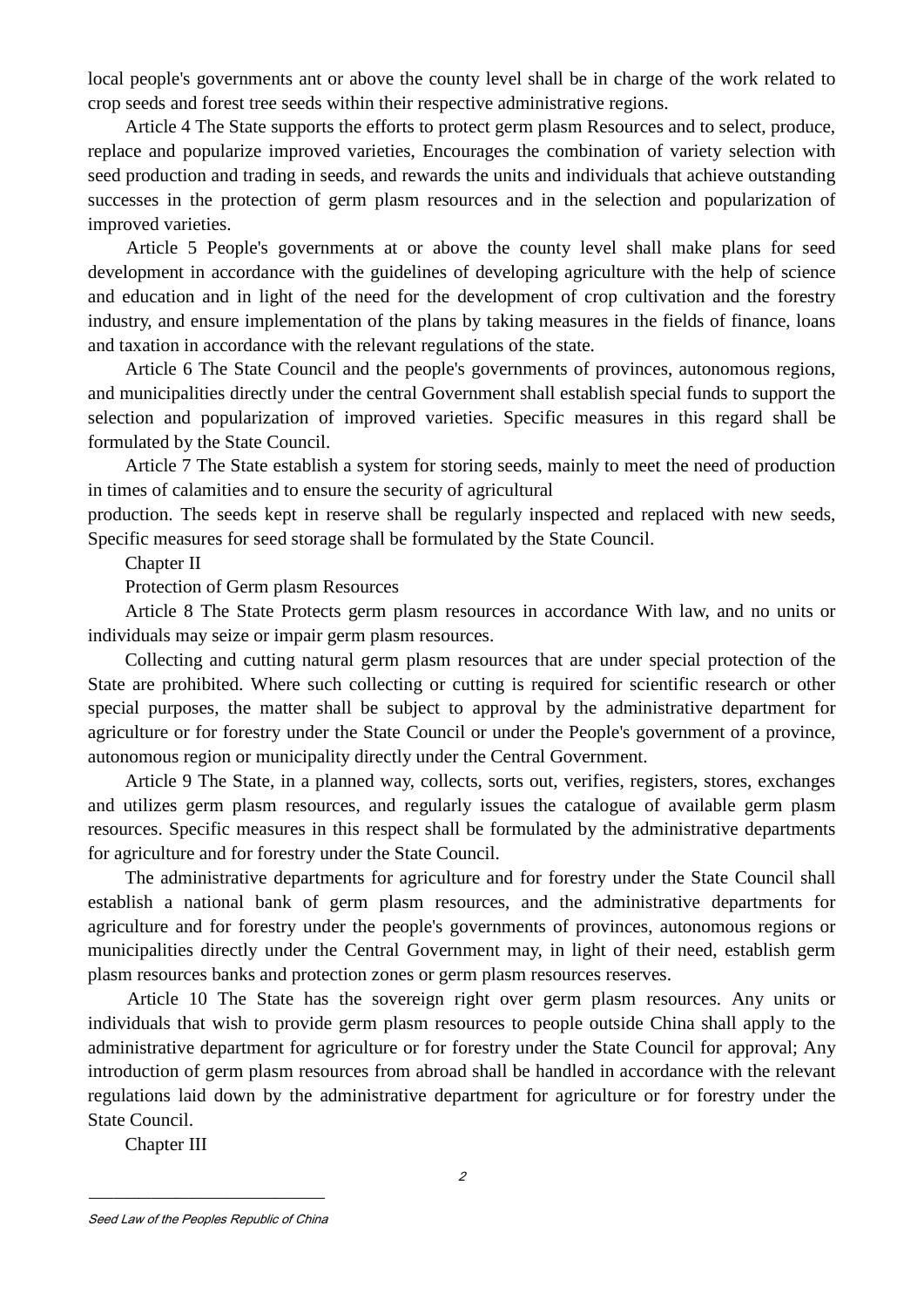Selection and Verification of Varieties

 Article 11 The administrative departments for agriculture, forestry, science and technology, education, etc. under the State Council and the People's governments of provinces, autonomous regions, and municipalities directly under the Central Government shall make arrangements for relevant units to carry out research on the theory, technology and methods for variety selection.

 The State encourages and supports units and individuals in their efforts to select and develop improved varieties.

 Article 12 The State applies the system of protecting new plant varieties, whereby the plant varieties cultivated by artificial means or developed from wild plants discovered, which possess the characteristics of novelty, uniqueness, conformity and stability, shall be given the title of new plant varieties and the lawful rights and interests of the owners of such plant varieties shall be protected. The specific measures therefore shall be applied in accordance with the relevant regulations of the State. Where the varieties selected and bred are popularized, the breeders shall be given appropriate economic benefits in accordance with law.

 Article 13 Where the earnings of units or individuals are reduced because the administrative departments for forestry establish testing stands, experimental stands, fine tree collection areas or gene banks for selection of improved varieties of forest trees, the administrative departments for forestry that give the approval shall make economic compensation to the units or individuals in accordance with the relevant regulations of the State.

 Article 14 The selection, experiment, verification and popularization of transgenic plant varieties sha

ll be subject to security assessment, and strict security control measures shall be taken. Specific measures in this respect shall be formulated by the State Council.

 Article 15 Main crop and forest tree varieties shall be subject to verification at the national or provincial level prior to their popularization. Applicants may directly apply for verification at the provincial or national level. Main crop and forest tree varieties determined by the administrative departments fro agriculture and for forestry under the people's governments of provinces, autonomous regions and municipalities directly under the Central Government shall be subject to verification at the provincial level.

 The measures for verifying main crop and forest tree varieties shall embody the principles of fairness, openness, scientificalness and efficiency and shall be formulated by the administrative departments for agriculture and for forestry under the State Council.

 The administrative departments for agriculture and for forestry under the State Council and those under the people's governments of provinces, autonomous regions, and municipalities directly under the Central Government shall respectively set up crop and forest tree varieties verification committees composed of professionals, which shall be in charge of the verification of main crop and forest tree varieties.

 With respect to regions with a diversified ecology, the administrative departments for agriculture and for forestry under the people's governments of provinces, autonomous regions, and municipalities directly under the Central Government may entrust cities divided into districts and autonomous prefectures with the verification of the main crop and forest tee varieties, which are suitable for popularization in regions with special ecology.

 Article 16 The main crop varieties and improved varieties of forest trees verified at the national level shall be announced by the administrative departments for agriculture and for forestry under the State Council, and they may be popularized in regions with suitable ecology throughout the country.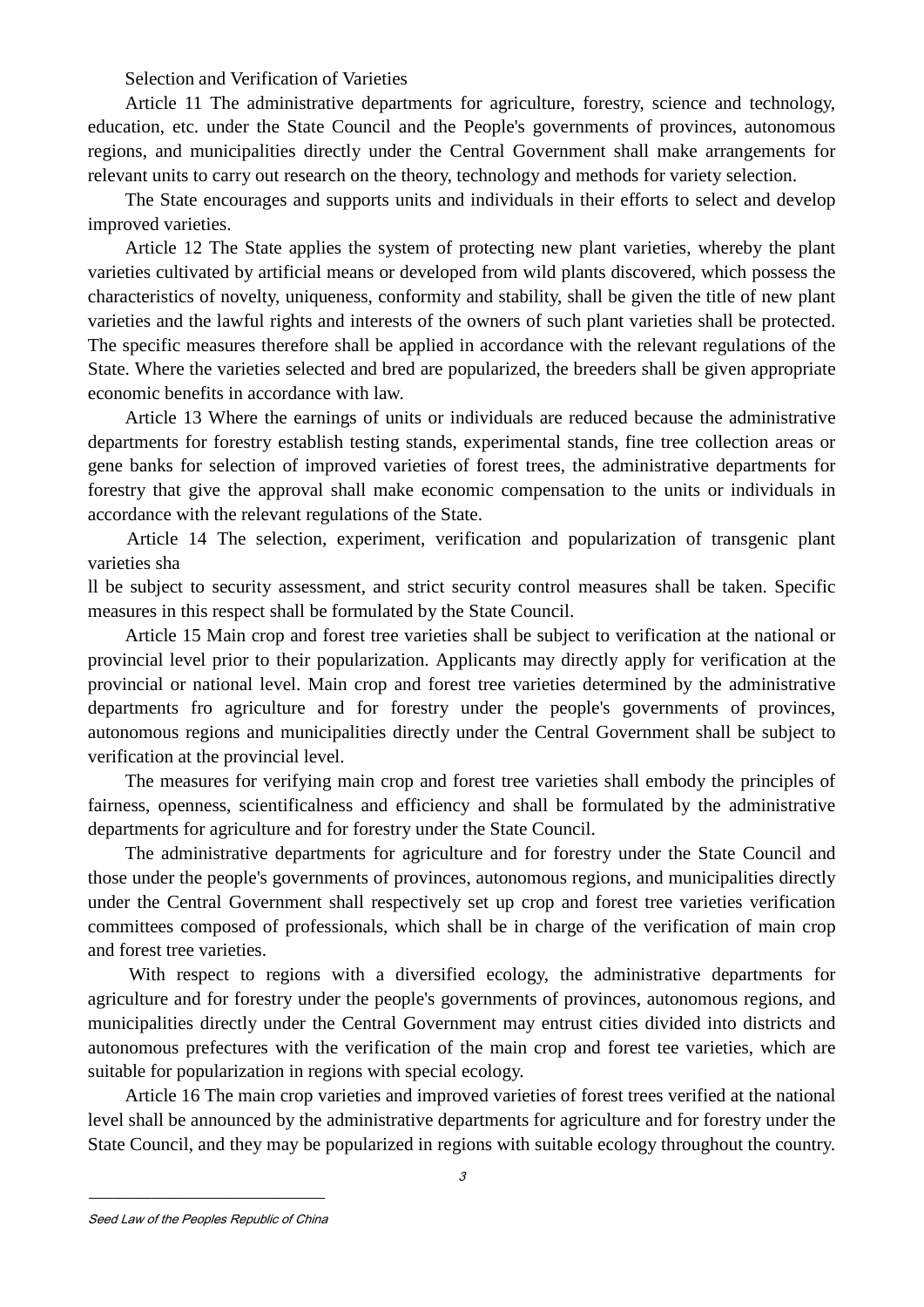The main crop varieties and improved varieties of forest trees verified at the provincial level shall b announced by the administrative departments for agriculture and for forestry under the people's governments of provinces, autonomous regions, and municipalities directly under the Central Government, and they may be popularized in regions with suitable ecology in their own administrative areas; with respect to regions of neighboring provinces, autonomous regions or municipalities directly under the Central Government that have the same suitable ecology, the said varieties may be introduced upon the approval of the administrative departments for agriculture and for forestry under the said people's governments concerned.

 Article 17 No crop varieties that are subject to verification but fail to pass the verification may be announced, traded in or popularized.

 No forest tree varieties that are subject to verification but fail to pass the verification may be traded in or popularized as improved varieties. However, where such varieties are really needed for production, the matter shall be subject to examination by the administrative department for forestry under the people's government at or above the provincial level and be submitted to the forest tree varieties verification committee at the same level for confirmation.

 Article 18 Where applicants have objections to the decision that their crop or forest tree varieties fail to pass the verification, they may apply for review to the original verification committee or to the committee at the next higher level.

 Article 19 Where foreigners, foreign enterprises or other foreign organizations that have to regular domiciles or business places in China apply for verification of their varieties in China, they shall ask Chinese inst

itutes for scientific research in seeds or for production of or trading in seeds with the status of legal person to serve as their agents.

Chapter IV

Production of Seeds

 Article 20 A license system for the production of commodity seeds of main crops and forest trees shall be applied.

 The licenses for producing hybrid seeds and parent seeds of the main crops, original seeds of conventional varieties and seeds of improved varieties of main forest trees shall be subject to approval after examination by the administrative department for agriculture or for forestry under the people's government at the county level where such seeds are produced, and shall be issued after examination by the administrative department of agriculture or for forestry under the people's government of a province, autonomous region or municipality directly under the Central Government. The licenses for producing other seeds shall be issued after examination by the administrative department for agriculture for forestry under the local people's government at or above the county level where the seeds are produced.

 Article 21 Units or individuals that apply for seed production licenses shall meet the following requirements:

(1) having the isolating and breeding facilities for propagating seeds;

 (2) having seed production sites free of epidemic diseases and insect pests or nurse-crop stands designated as such by the administrative department for forestry under the people's government at or above the county level;

 (3) having funds and facilities for production and inspection commensurate with seed production;

(4) having the necessary professionals specialized in seed production and inspection; and

Seed Law of the Peoples Republic of China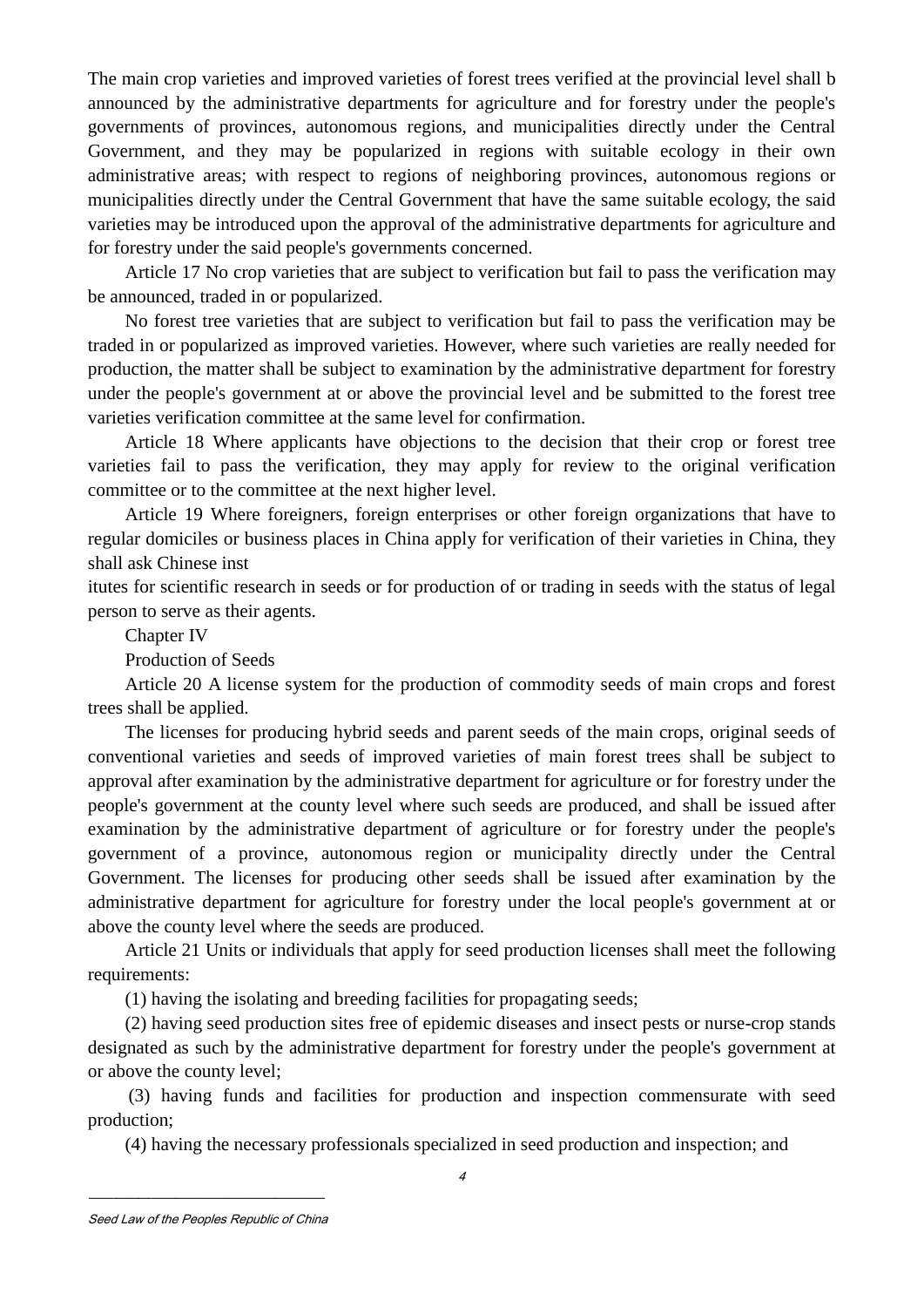(5) meeting the other requirements laid down in laws, and rules and regulations.

 Anyone who applies for a license for producing seeds of a plant that has the title of a new plant variety shall be subject to written consent by the owner of such variety.

 Article 22 In a seed production license the varieties of the seeds, the sites for producing such seeds, the effective period and other matters shall be stated clearly.

 Forging, altering, trading in and leasing seed production licenses are prohibited. No unit or individual without such a license may produce seeds, and no unit or individual with such a license may do so at variance with the provisions stated in the license.

 Article 23 Commodity seeds shall be produced in compliance with technical regulations on seed production and the rules on seed inspection and quarantine.

 Article 24 Collection of seeds within forest seed production bases shall be arranged by the operators of the seed production bases, and the seeds shall be collected in conformity with the relevant standards of the State.

 Plundering of unripe seeds and doing damage to mother trees are prohibited, and no seeds may be collected in inferior forest stands or from inferior mother trees.

 Article 25 Producers of commodity seeds shall keep files of seed production, in which shall be clearly recorded the production sites, environments of the plots, preceding crops, source and quality of parent seeds, responsible technicians, inspections conducted in the fields, meteorological notes of the origins, distribution of seeds, etc.

Chapter V

Trading in Seeds

 Article 26 A license system for trading in seeds shall be applied. Only after a seed trading license in obtained may a trade in seeds apply to the administrative department for industry and commerce for a business license or for altering a business license on the strength of the seed trading license.

 A system for examination and approval and issue of seed trading licenses at different levels shall be practised. A seed trading license shall be issued after examination by the administrative department for agricu

lture or for forestry under the people's government at or above the county level where the seed trader is located. The application for a seed trading license for hybrid seeds and parent seeds of main crops, original seeds of conventional varieties or improved varieties of main forest trees shall be subject to examination by the administrative department for agriculture or for forestry under the people's government at the county level where the seed trader is located, and the license shall be issued after examination by the administrative department for agriculture or for forestry under the people's government of a province, autonomous region or municipality directly under the Central Government. The application for a seed trading license submitted by a seed company which combines the selection breeding, and production of seeds and trading in seeds and the registered capital of which reaches the amount specified by the administrative department for agriculture or for forestry under the State Council or submitted by a company that is engaged in import and export of seeds shall be examined by the administrative department for agriculture of for forestry under the people's government of a province, autonomous region or municipality directly under the Central Government and the license shall be issued after examination by the administrative department for agriculture or for forestry under the State Council.

 Article 27 The remainder of conventional seeds propagated by peasants themselves for their own use may be sold and exchanged at rural fairs without seed trading licenses, and measures in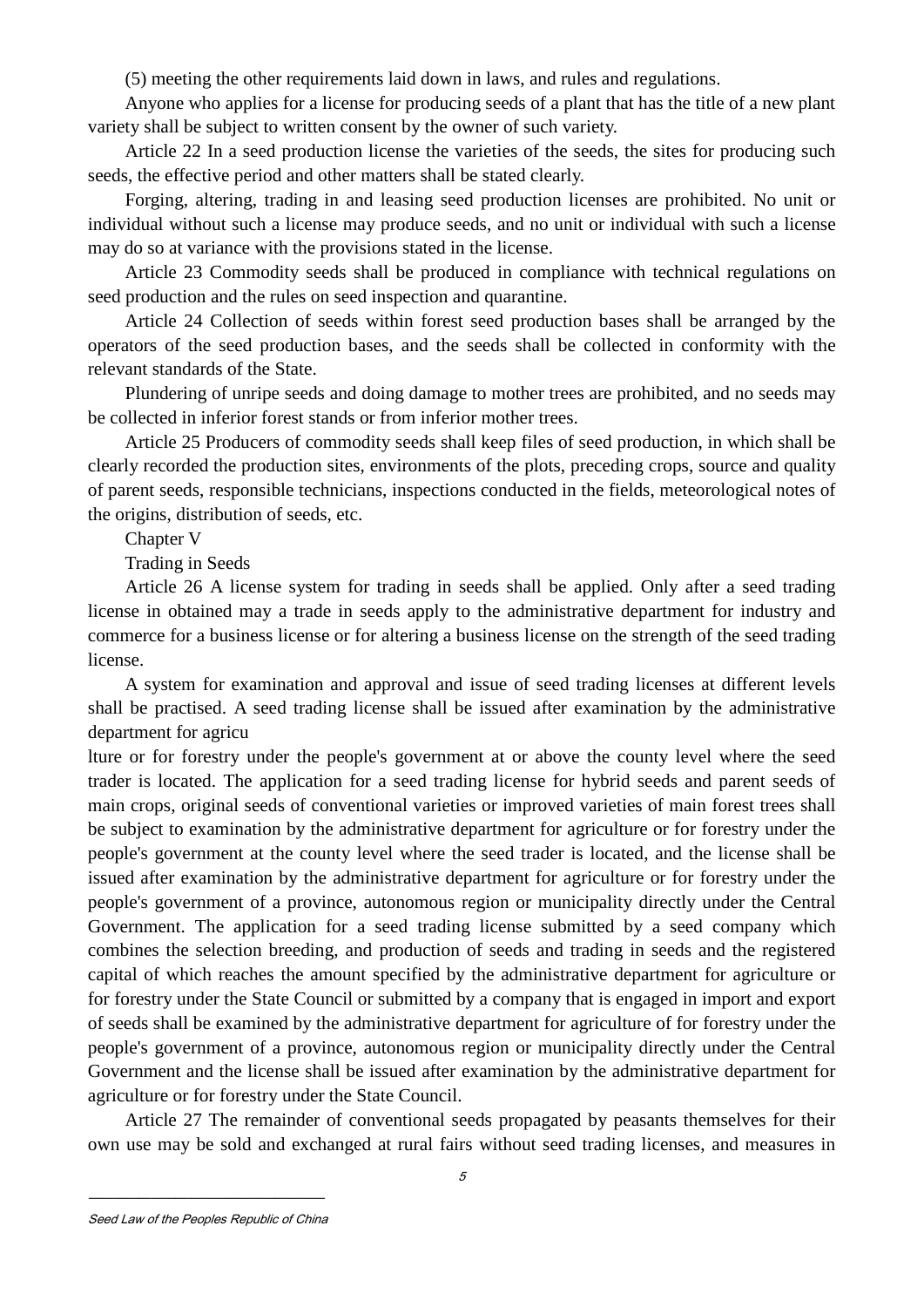this respect shall be formulated by the people's governments of provinces, autonomous regions or municipalities directly under the Central Government.

 Article 28 The State encourages and supports scientific research institutes, schools, and scientists and technologists in their efforts to research in and develop new crop varieties and improved forest tree varieties, and to trade in them and spread their use in accordance with law.

 Article 29 Units or individuals that apply for seed trading licenses shall meet the following requirements:

 (1) having funds commensurate with the seed varieties and quantities traded in and the capability of bearing civil liabilities independently;

 (2) having the personnel who are able to correctly distinguish the seeds traded in and examine seed quality and are skilled in storing seeds and keeping them in good condition;

 (3) having business sites appropriate to the seed varieties and quantities traded in, the facilities for processing, packing and storing the seeds and keeping them in good condition, and the instruments for examining seed quality; and

(4) meeting the other requirements laid down in laws, rules and regulations.

 People who trade specially in packed seeds that are not be divided into smaller packages, or sell seeds on the basis of written commission as agents of the seed traders that have seed trading licenses, may go without seed trading licenses.

 Article 30 The effective areas of a seed trading license shall be determined by the authority that issues the license within its jurisdiction. Where seed traders wish to establish branch offices within the effective areas specified in the trading licenses, they may dispense with extra licenses; however, they shall, within 15 days from the date they obtain or alter the business licenses, report for the record to the local administrative departments for agriculture or for forestry and the authority that issues the license.

 Article 31 In a seed trading license shall be clearly stated the scope of seed trading, the mode of business, the effective term and areas, etc.

 Forging, altering, trading in and leasing of seed trading licenses are prohibited. No unit or individual without such a license may trade in seeds, and no unit or individual with such a licen se may do so at variance with the provisions stated in the license.

 Article 32 Seed traders shall observe the provisions in relevant laws, rules and regulations, provide seed users with such information as the brief properties of seeds, principal measures for planting, instructions for use of the seeds and relevant advisory services, and they shall be responsible for the quality of the seeds.

 No unit or individual may illegally interfere in the seed traders' exercise of their right to independent operations.

 Article 33 All the seeds produced by the forest tree seed production bases established by the administrative department for forestry under the State Council or by such departments under the people's governments of provinces, autonomous regions or municipalities directly under the Central Government shall be purchased and regulated for use in a planned and unified manner by the units designated by the said department or departments. No units that are not designated by the said department or departments may arrange for such purchases within the bases.

 Without the approval of the administrative department for forestry under the State Council or of such departments under the people's governments of provinces, autonomous regions or municipalities directly under the Central Government, no seeds of rare trees or forest tree seeds the purchase of which is restricted in accordance with the regulations of the people's government at the

6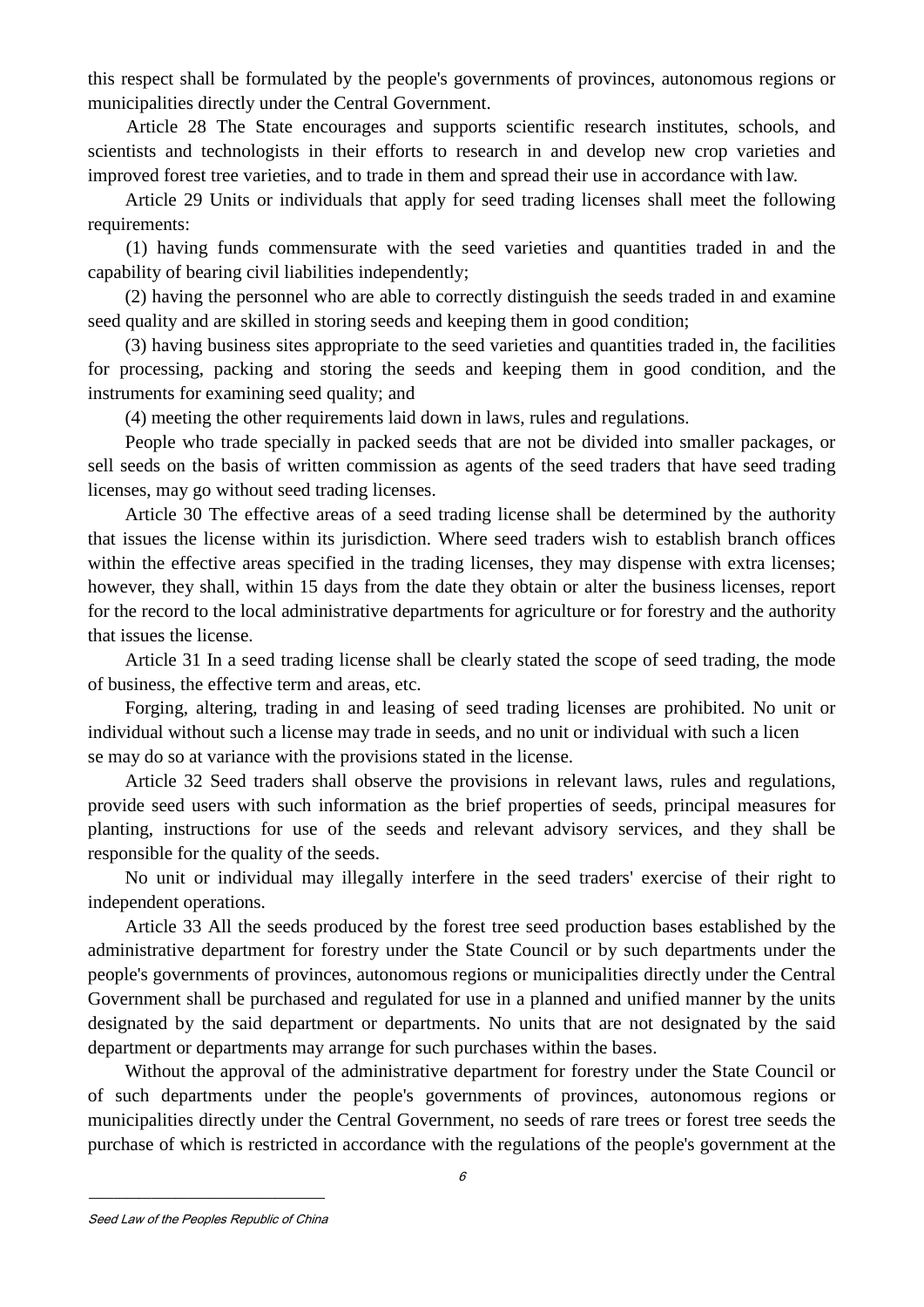same level may be purchased.

 Article 34 Seeds for sale shall be processed, graded and packed, except those that cannot be processed or packed.

 Seeds in large package or imported may be divided and repacked; in such cases, the repackaging units shall be clearly stated and they shall be responsible for the quality of such seeds.

 Article 35 A label shall be attached to the package of the seeds for sale. In such a label shall be clearly stated the seed family, variety name, origin , quality index, serial number of quarantine certificate, serial number of the seed production or trading license, or document number of examination and approval for import, etc. What is stated in the label shall be in conformity with the seeds for sale.

For the sale of imported seeds, a label in Chinese is needed.

 For the sale of the seeds of transgenic plant varieties, readily readable characters are essential, and safety control measures shall be indicated for their use.

 Article 36 Seed traders shall keep seed trading files, which shall contain brief information about the seed source, processing, storage, transportation, the various links of quality test and the responsible persons the places where the seeds are sold to, etc.

 Trading files for annual crop seeds shall be kept for two years after the seeds are sold; the length of time for keeping the trading files for perennial crop seeds and forest tree seeds shall be specified by the administrative departments for agriculture and for forestry under the State Council.

 Article 37 The contents of seed advertisements shall be conform to the provisions of this Law and laws, rules and regulations on advertisements, and the descriptions of the main properties shall agree with what is in the verification announced.

 Article 38 A quarantine certificate shall be attached to the seeds allocated or transported or mailed out of a country.

Chapter VI

Use of Seeds

 Article 39 Seed users shall have right to purchase the seeds of their own free will. No units or individuals may illegally interfere in such purchases.

 Article 40 For the afforestation projects invested by the State or invested mainly by the State and for afforestation by State-owned forestry units, improved forest tree varieties shall be used in accordance with the plans worked out by the administrative departments for forestry.

The State provides suppor

t and assistance in the wide use of improved forest tree varieties to plant shelter forests and forests for special use.

 Article 41 Where seed users suffer losses due to seed quality problems, the sellers of the seeds shall make compensation, and the amount of such compensation shall include the amount of money spent on the purchase of the seeds, relevant expenses and losses of potential profits.

 Where the liability rests on the seed producers or other traders, the sellers who have paid the compensation shall have the right to claim compensation from the producers or other sellers.

 Article 42 Where a civil dispute arises over the use of seeds, the parties may have it settled through consultation or mediation. Where the parties are not willing to do so, or consultation or mediation fails, they may apply to an arbitration institute for arbitration in accordance with the agreement reached between them. The parties may also directly file a suit to the People's Court.

 Chapter VII Seed Quality

Seed Law of the Peoples Republic of China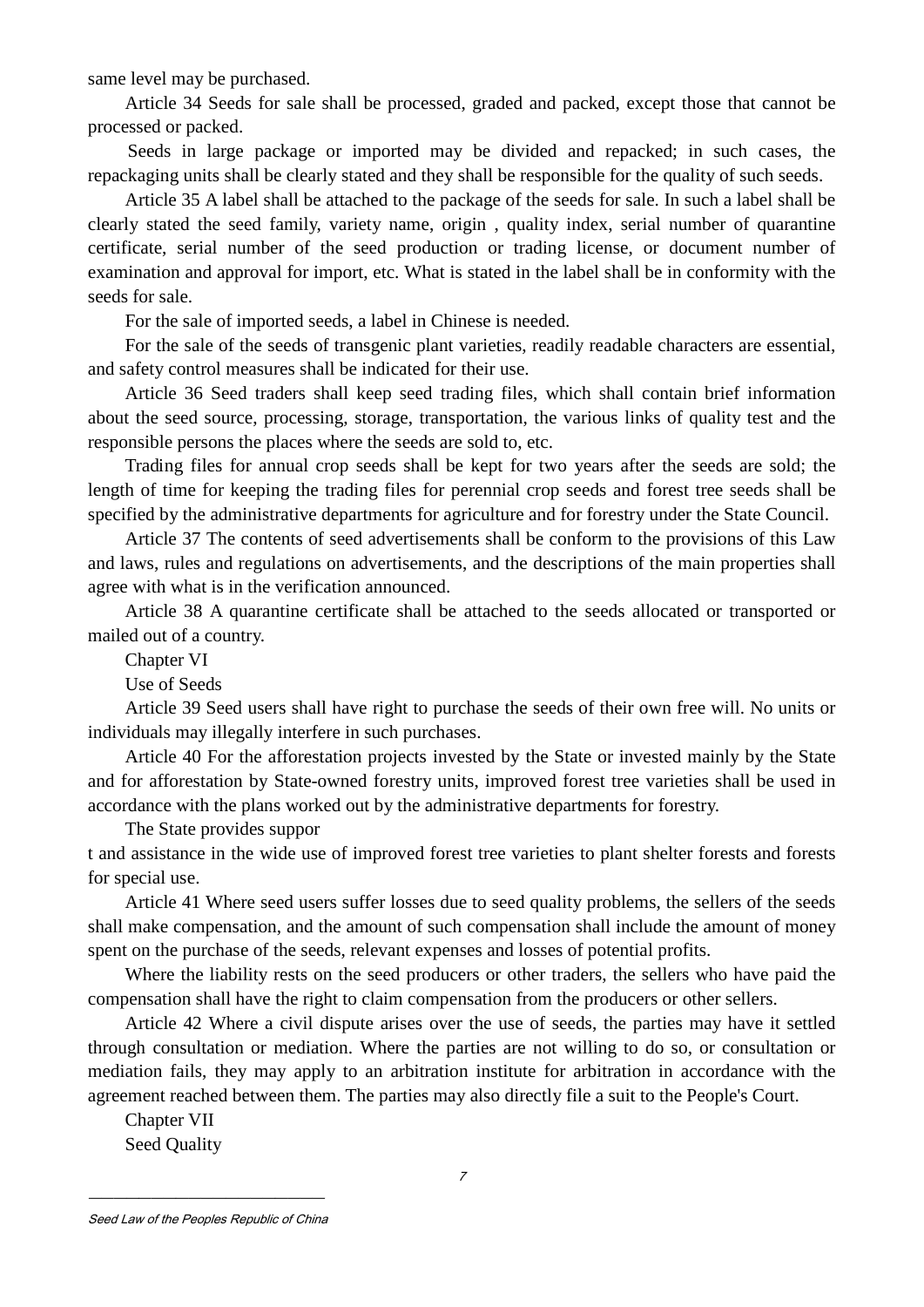Article 43 The administrative measures for the quality of seeds in respect of seed production, processing, packaging, inspection and storage as well as standards of the trade shall be formulated by the administrative departments for agriculture and for forestry under the State Council.

 The administrative departments for agriculture and for forestry shall be in charge of supervision over seed quality.

 Article 44 The administrative departments for agriculture and for forestry may entrust seed quality inspection authorities with the inspection of seed quality.

 The authorities for inspection of seed quality shall have the necessary testing facilities and capabilities, and shall be ones that are regarded as qualified for the job through assessment by the competent departments under the people's government at or above the provincial level.

 Article 45 Seed quality examination inspection authorities shall be manned with inspectors. Seed inspectors shall meet the following requirements:

 (1)having graduated ed from the secondary vocational or technical schools related to the profession or having received such education at a higher level;

(2)having been engaged in the technical work of seed inspection for three years at least; and

 (3)having passed the examination conducted by the administrative department for agriculture or for forestry under the people's government at or above the provincial level.

Article 46 Production and trading in false and inferior seeds are prohibited.

The following are false seeds:

 (1)non-seeds passed off as seeds, and the seeds of one variety passed off as the seeds of another variety; and

(2)the family, variety or origin of seeds is not in agreement with what is stated in the label.

The following are inferior seeds:

(1)the quality is lower than the standards of seeds for use set by the State;

(2)the quality is lower than the index indicated in the label;

(3)the seeds have deteriorated and cannot the specified level; and

(4)the proportion of weed seeds exceeds the specified level; and

(5)the seeds carry the harmful organisms under quarantine specified by the State.

 Article 47 Where, due to force majeure, it is necessary to use the crop seeds that are lower than the standards of seeds for use set by the State or by the local authorities, the matter shall be subject to approval by the local people's government at or above the county level where the seeds are to be used; where forest tree seeds are concerned, the matter shall be subject to approval by the people's government of the province, autonomous region or municipality directly under the Central Government where the seeds are to be used.

Article 48 Units or individuals engaged in variety selection, in seed production or trade, or

in seed management shall observe the provisions of the laws, rules and regulations on plant quarantine in order prevent dangerous plant diseases, insect pests, weeds and other harmful organisms from spreading.

 No units or individuals may conduct vaccinal experiments against diseases and insect pests at seed production bases.

Chapter VIII

Import and Export of Seeds and Cooperation with Foreign Countries

 Article 49 Any seeds imported or exported shall be subject to inspection and quarantine for the purpose of preventing dangerous plant diseases, insect pests, weeds and other harmful organisms from spreading into or out of China, and inspection and quarantine shall be carried out in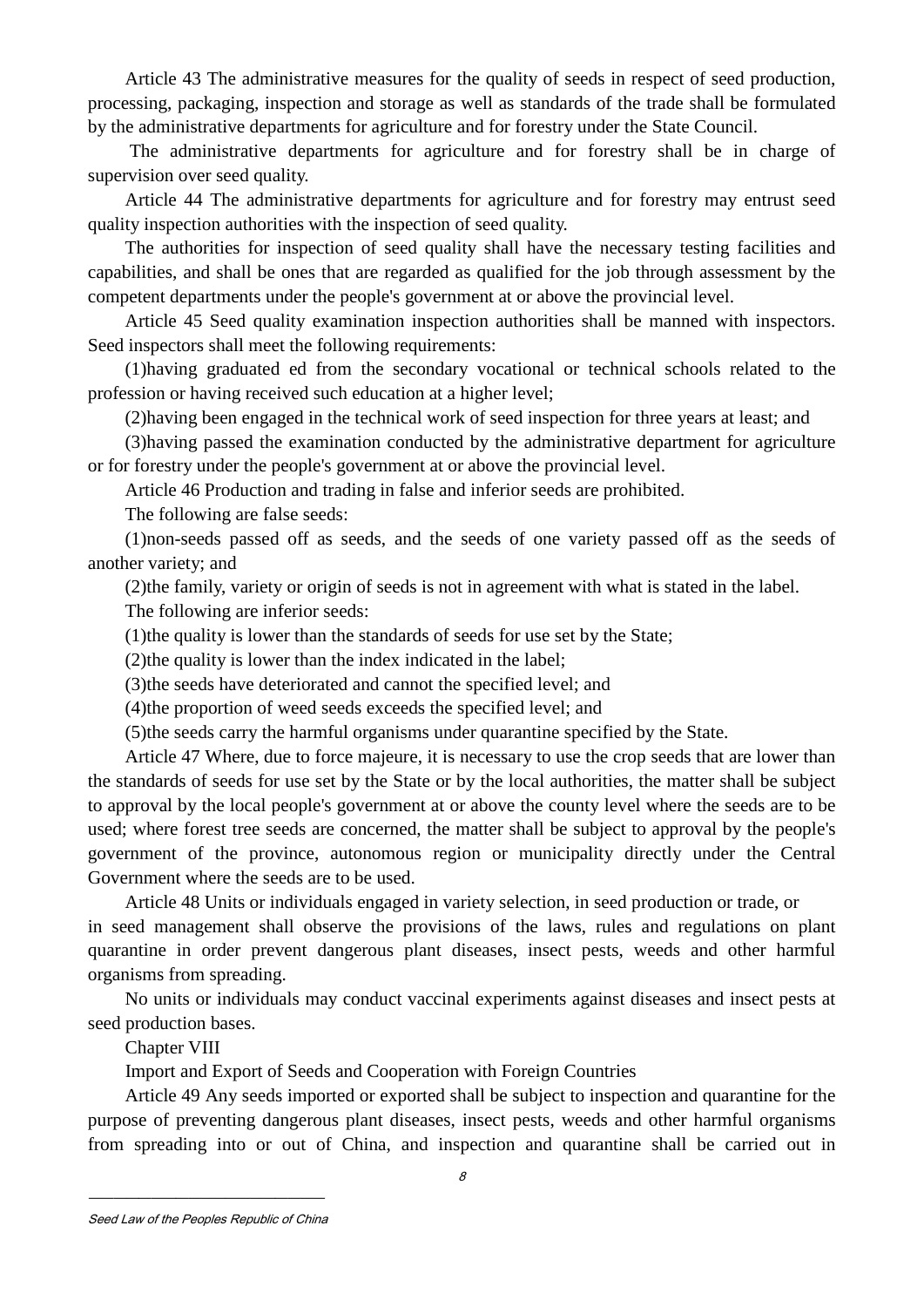accordance with the provisions of the laws, rules and regulations on entry or exit plant inspection and quarantine.

 Article 50 Legal persons or other organizations engaged in the import or export of commodity seeds shall, in addition to the seed trading license, obtain the license for the import and export trade of seeds in accordance with the provisions of the laws, rules and regulations on foreign trade.

 The State Council shall fix the limits of authority for examining and approving the introduction of the seeds of crops and forest trees from abroad, and formulate measures for examination and approval of the import and export of such seeds and administrative measures for the introduction of transgenic plant varieties.

 Article 51 The quality of the commodity seeds imported shall reach the standards of the State or of the trade. Where there are no such standards to go by, the standards agreed upon in a contract may be applied.

 Article 52 Where seeds are imported for producing hybrid seeds for other countries, such imports may be exempt form the restriction laid down in the provision of the first paragraph of Article 50 of this Law, provided that a contract is signed for the production of hybrid seeds for foreign countries, the imported seeds are only to be used for the production of hybrid seeds, and the products are not to be sold at domestic markets.

 The crop seeds introduced from abroad for experiment shall be planted in isolation, and no cuttings three from may be sold as commodity seeds.

 Article 53 The import and export of false and inferior seeds and of the seeds the import and export of which are prohibited by State regulations are prohibited.

 Article 54 The examination and approval procedures and administrative measures with regard to foreign enterprises, other economic organizations or individuals that wish to invest in seed production and trading in China shall be formulated by the relevant departments under the State Council in accordance with the provisions of relevant laws, rules and regulations.

Chapter IX

Administrative Management of Seeds

 Article 55 The administrative departments for agriculture and for forestry are the administrative organs for enforcement of the seed law. When seed law enforcement officials perform their duties in accordance with law, they shall show their administrative law-enforcement papers.

 For enforcing this Law, the administrative departments for agriculture and for forestry may conduct on-the-spot inspection.

 Article 56 The administrative departments for agriculture and for forestry under the State Council and the people's governments of provinces, autonomous regions and municipalities directly under the Central Government where seeds are propagated in different soil shall improve management and coordination in this regard, and the transportation departments shall give priority to the transport of such seeds.

 Article 58 Where issuing after examination relevant certificates or licenses in accordance with this Law, the administrative departments for agriculture and for forestry shall charge no other fees than the fees for the costs of the certif

icates or licenses issued by them.

 Chapter X Legal Responsibilities Article 59 Anyone who, in violation of the provisions of this Law, produces or trades in false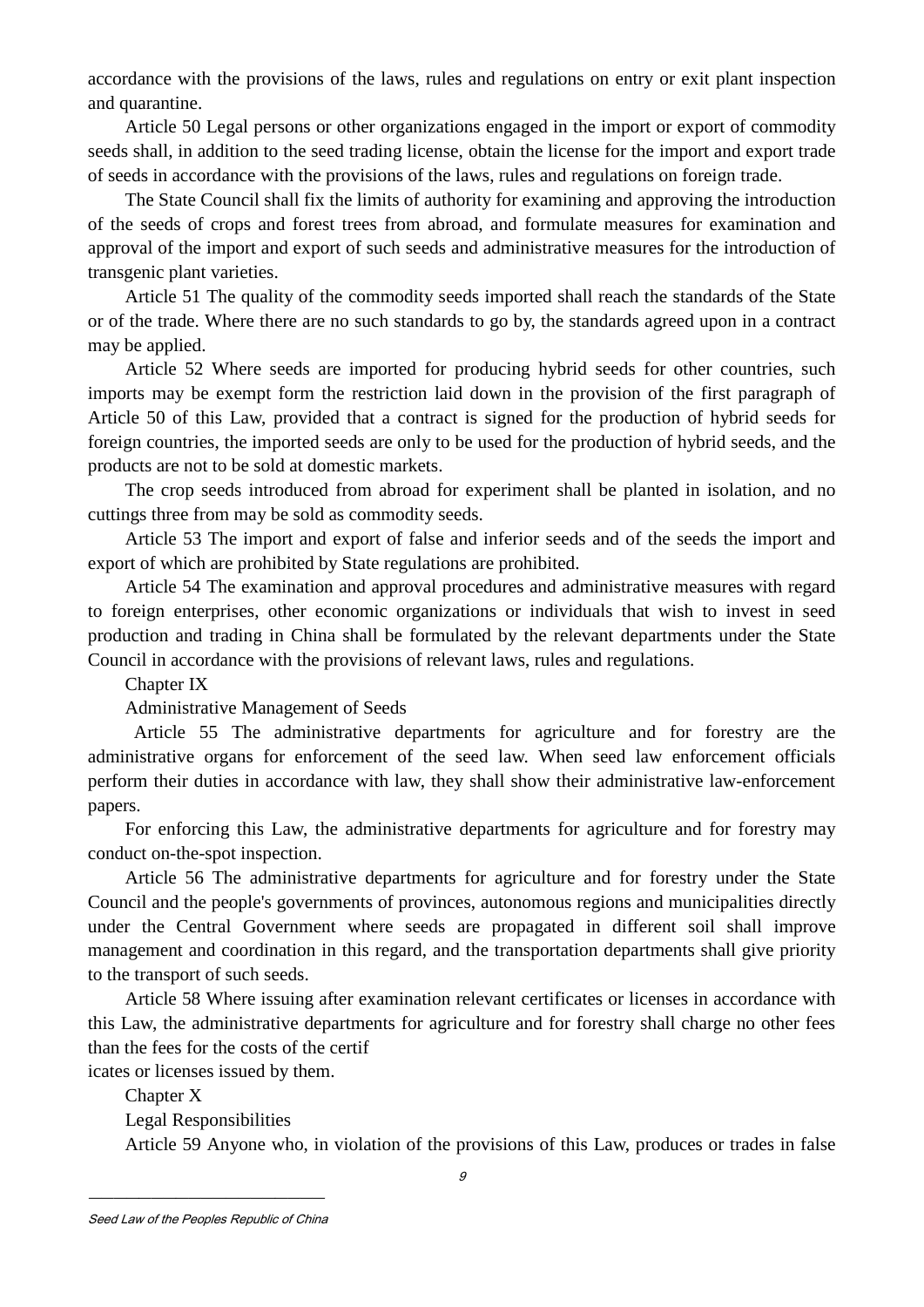or inferior seeds shall be ordered by the administrative department for agriculture or for forestry under the people's government at or above the county level or by the administrative department for industry and commerce, the seeds and the illegal gains therefrom shall be confiscated, the seed production or trading license or the business license shall be revoked, and a fine shall be imposed; if there are illegal gains, a fine not less than five times but not more than ten times the amount of the illegal gains shall be imposed; if there are no illegal gains, a fine not less than R M B 2,000 yuan but not more than 50,000 yuan shall be imposed; if a crime is constituted, criminal responsibility shall be investigated in accordance with law.

 Article 60 Anyone who, in violation of the provisions of this Law, commits one of the following acts shall be ordered by the administrative department for agriculture or for forestry under the people's government at or above the county level to put it right, the seeds and the illegal gains therefrom shall be confiscated, and a fine not less than the amount of the illegal gains but not more than three times that amount shall be imposed; if there are no illegal gains, a fine not less than 1,000 yuan but not more than 30,000 yuan shall be imposed; the seed production or trading license of the lawbreaker nay be revoked; if a crime is constituted, criminal responsibility shall be investigated in accordance with law:

 (1) producing seeds without a seed production license, forging, altering, trading in or leasing seed production licenses, or producing seeds at variance with the provisions stated in the seed production license; or

 (2) trading in seeds without a seed trading license, forging altering, trading in or leasing seed trading licenses or trading in seeds at variance with the provisions stated in the seed trading license.

 Article 61 Anyone who, in violation of the provisions of this Law, commits one of the following acts shall be ordered by the administrative department for agriculture or for forestry under the people's government at or above the county level to put it right, the seeds and the amount of illegal gains but not more than three times that amount shall be imposed; if there no illegal gains, a fine not less than 1,000 yuan but not more than 20,000 yuan shall be imposed; if a crime is constituted, criminal responsibility shall be investigated in accordance with law:

(1) selling at domestic markets the seeds of hybrid seeds produced for other countries;

 (2) selling the yields from crop seeds, which are introduced from abroad for introduction experiment, as commodity seeds at domestic markets; or

 (3)collecting or cutting, without authorization, the natural germ plasm resources under special protection of the State.

 Article 62 Anyone who, in violation of the provisions of this Law, commits one of the following acts shall be ordered by the administrative department for agriculture or for forestry under the people's government at or above the county level or by the administrative department for industry and commerce to put it right and shall be fined not less than 1,

(1)trading in seeds that are not packed as they should be;

 (2)trading in seeds with no labels attached or the contents of the label do not conform to the provisions of this Law;

(3)forging or altering labels or the data of experiments and examination;

(4)failing to prepare and preserve files regarding seed production and trading as required; or

(5)failing to report for the record when a seed trader establishes branch offices in other areas.

Article 63 Where, in violation of the provisions of this Law

, germ plasm resources are provided or introduced from abroad, the administrative department for agriculture or for forestry under the State Council or under the people's government of a province,

Seed Law of the Peoples Republic of China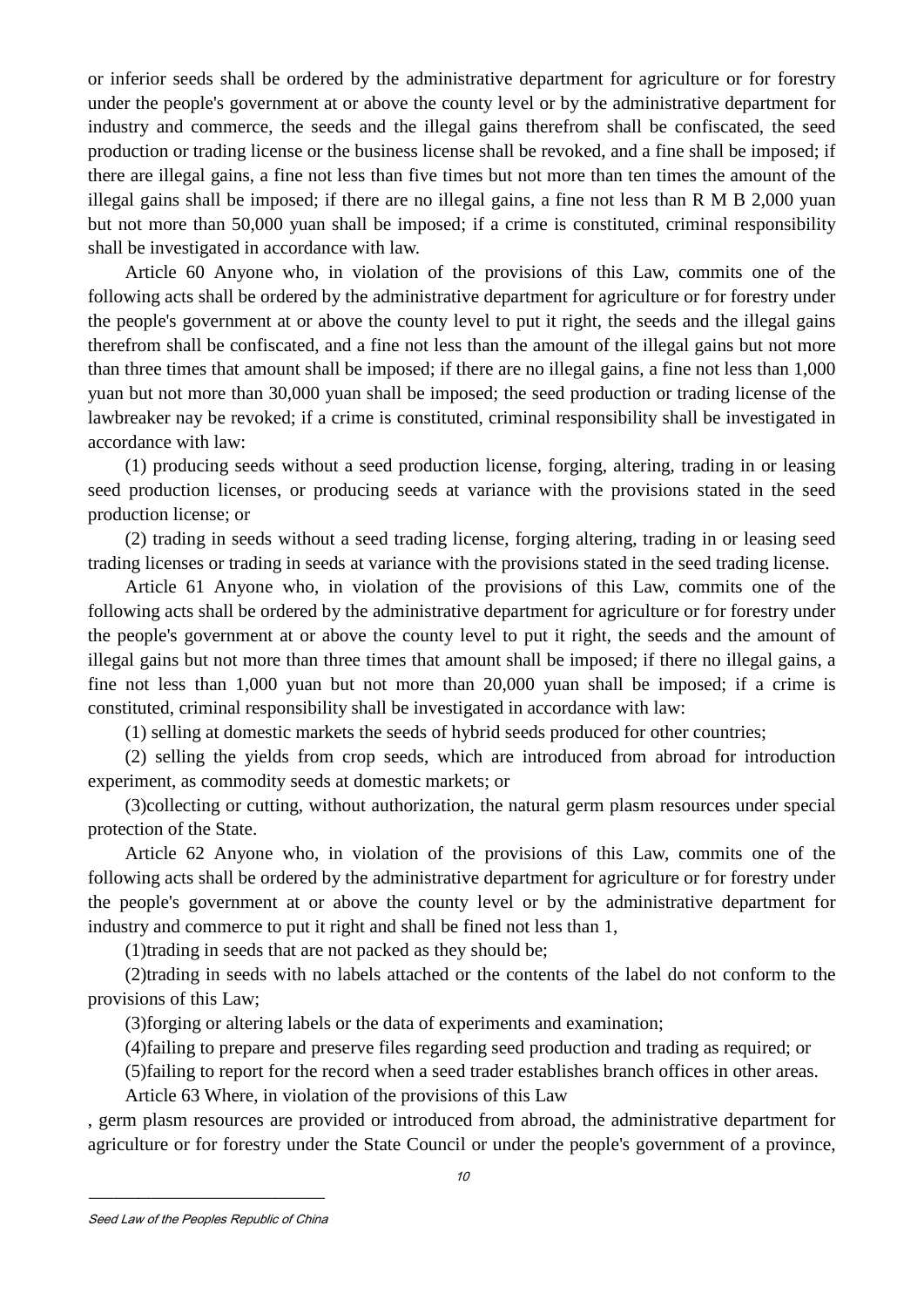autonomous g autonomous region or municipality directly under the Central Government shall confiscate the germ plasm resources and the illegal gains therefrom, and impose a fine not less than 10,000 yuan but not more than 50,000 yuan

 Where germ plasm resources are being brought or transported out of China without the approval documents of the administrative departments for agriculture or for forestry, the Customs shall seize the said resources and transfer them to the administrative department for agriculture or for forestry under the people's government of a province, autonomous region or municipality directly under the Central Government for disposition.

 Article 64 Anyone who, in violation of the provisions of this Law, trades in or popularizes the seeds that are subject to verification but fail to pass the verification shall be ordered by the administrative department for agriculture or for industry under the people's government at or above the county level to discontinue such trading or popularization, the seeds and illegal gains therefrom shall be confiscated, and a fine not less than 10,000 yuan but not more than 50,000 yuan shall also be imposed.

 Article 65 Anyone who, in violation of the provisions of this Law, plunders unripe seeds, damages mother trees or collects in inferior forest stunds or from inferior mother trees shall be ordered by the administrative department for forestry under the people's government at or above the county level to discontinue such acts, the seeds collected shall be confiscated, and a fine not less than the value of the collected seeds but not more than three times that value shall be imposed; if a crime is constituted, criminal responsibility shall be investigated in accordance with law.

 Article 66 Where tree seeds are purchased in violation of the provisions of Article 33 of this Law, the competent administrative department for forestry under the people's government at or above the county level shall confiscate the seeds purchased, and impose a fine not more than two times the purchase price of the tree seeds.

 Article 67 Anyone who, in violation of the provisions of this Law, conducts vaccinal experiment against diseases and insect pests at seed production bases shall be ordered to discontinue such experiment and shall be fined not more than 50,000 yuan.

 Article 68 Where a seed quality inspection authority issues false inspection certificates, it shall bear joint and several liability with the seed produces or sellers; and the seed quality inspection authority and the persons who are responsible shall be investigated for administrative liability in accordance with law; if a crime is constituted, criminal responsibility shall be investigated in accordance with law.

 Article 69 Anyone who compels seed users to purchase and use the seeds against their own free will and thus causes losses to the seed users shall bear the liability to pay compensation.

 Article 70 Where, in violation of the provisions of this law, administrative departments for agriculture or for forestry issue production licenses or seed trading licenses to seed producers or traders that do not meet the requirements, the persons who are directly in charge and the other persons who are directly responsible shall be given administrative sanctions in accordance with law; if a crime is constituted, criminal responsibility shall be investigated in accordance with law.

 Article 71 Administrative officials for the management of seeds who engage in malpractices for personal, abuse their power or neglect their duty, or, in violation of the provisions of this Law, engage in seed production or trading shall be given administrative sanctions in accordance wit h law; if a crime is constituted, criminal responsibility shall be investigated in accordance with law.

 Article 72 Where a party believes that the specific administrative acts conducted by a relevant adminstrative organ infringes upon his lawful rights and interests, he may apply for administrative